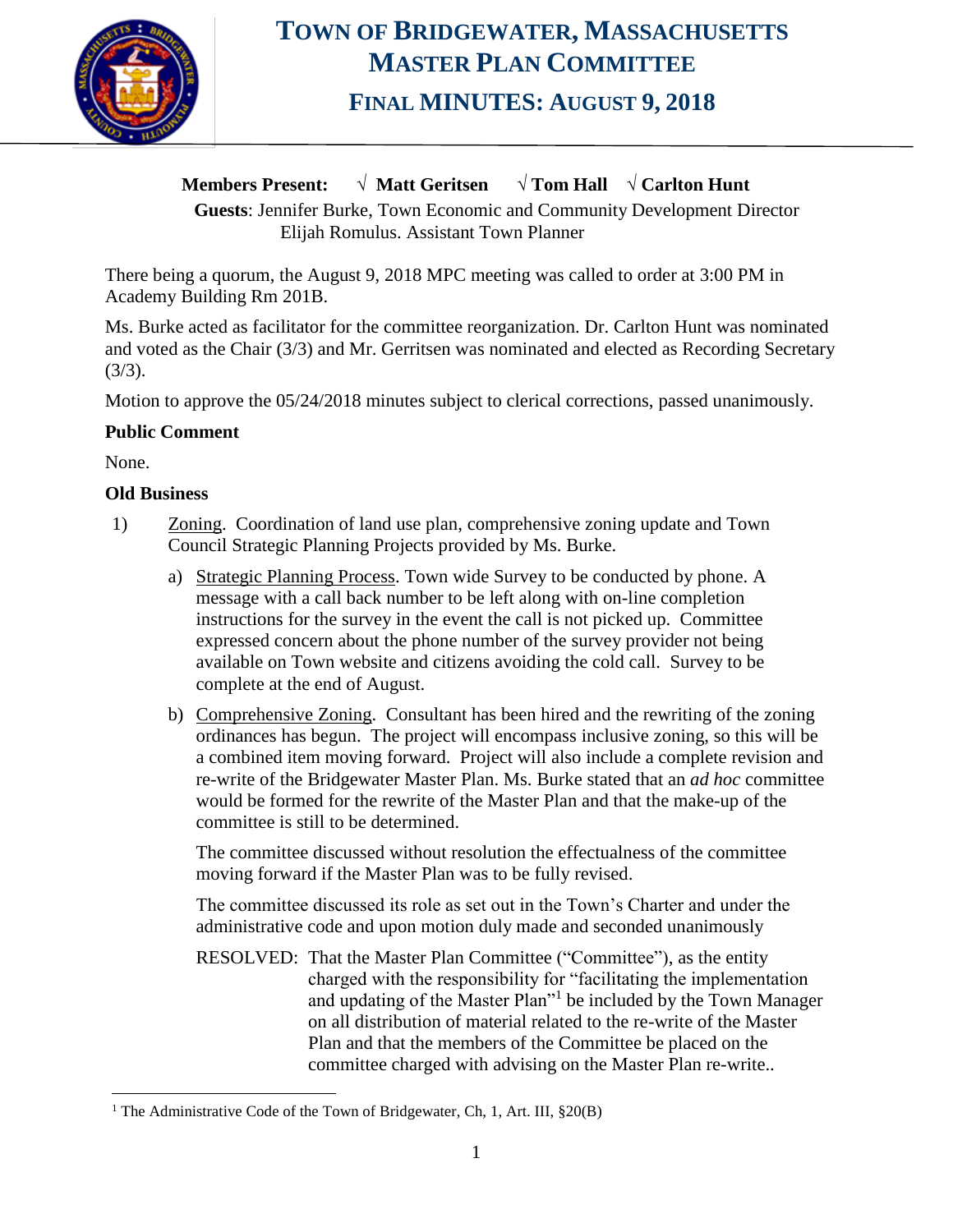

# **TOWN OF BRIDGEWATER, MASSACHUSETTS MASTER PLAN COMMITTEE DRAFT MINUTES: AUGUST 9, 2018**

Ms. Burke advised the committee that she appreciated its concerns and would advise the Town Manager.

The Committee upon motion duly made and seconded unanimously

RESOLVED: That the Chair of the Committee directly relate the resolutions and concerns of the Committee to the Town Manager.

The Chair agreed to act in response to the resolution.

- c) Pursuant to item "b)", above, Inclusive Zoning and Sign Ordinances shall be included with Comprehensive Zoning as old and new business moving forward.
- d) CBD Zoning Update. The Council will vote on CBD Zoning at the 9/11/2018 meeting
- 2) Downtown Revitalization. Mr. Romulus provided an update that the Branding and Wayfinding project was moving forward, and a Scope of Services Agreement was in place. A meeting is planned for August 27th or 28th for the project committee to meet and set directives.
- 3. Ordinances.

a) Air rights. Mr. Gerritsen presented a written recommendation, attached hereto, for the Committee to forward to the Town Manager. The committee discussed the recommendation and requested the Mr. Gerritsen revise the document to include material related to the authority of the Town to act. Mr. Gerritsen agreed to do so.

Upon motion duly made and seconded it was

RESOLVED:That the Chair provide such recommendation to the Town Manager with a copy provided to the Department of Community and Economic Development.

b) Sign Ordinance. Ms. Burke advised the committee that this item would also be included in the comprehensive zoning re-write at item "1.b)"

- 4. Dam Safety. The Chair provided an update.
	- a) Carver Dam. Engineer hired by Town must wait for Commonwealth's engineer to finish survey.
	- b) High Street Dam. No update.
- 5. Master Plan. Ms. Burke advised that the traffic study planned with OCPC's technical assistance to advance the revision of the Transportation Section of the Master Plan was being cancelled due to the Master Plan rewrite project. In response comments from the Committee, Ms. Burke indicated that the planned traffic count would still be conducted. The Committee expressed concern that such count occurs while Bridgewater State University and other local schools were in session. The Committee also voiced concern that the study be Town wide to ensure all traffic patterns are identified.